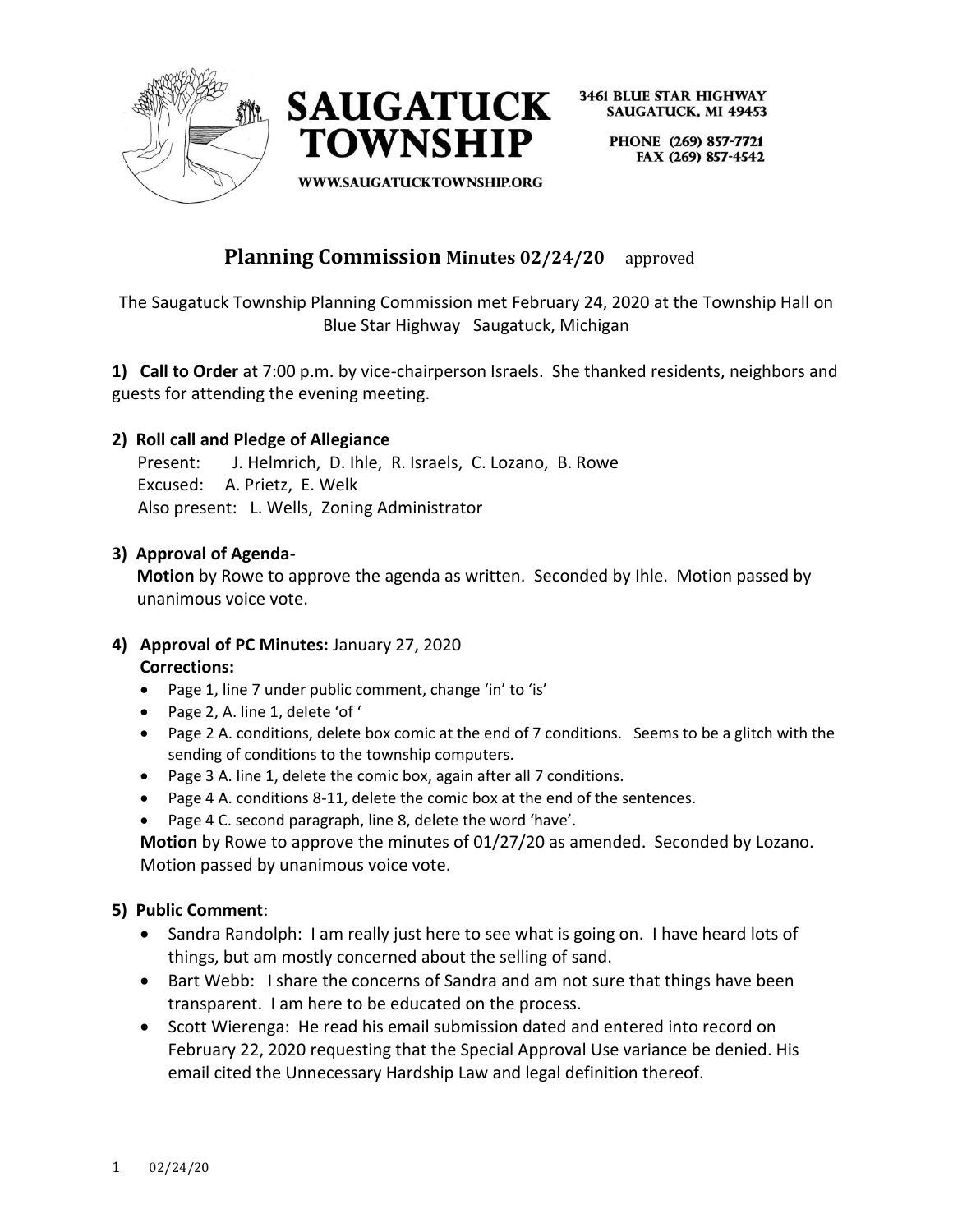



> PHONE (269) 857-7721 FAX (269) 857-4542

**WWW.SAUGATUCKTOWNSHIP.ORG** 

• Sandra Randolph: Expressed concerns about road and traffic issues, and exiting the property onto the Blue Star Highway.

## **6) New business:**

**A. Public Hearing** and consideration of a Conditional Rezoning application to change the zoning of parcel #20-003-001-00 (aka. 3577 64th St.) from Conditional C-3 Interchange Commercial District (Medical Marijuana) to Conditional C-3 Interchange Commercial District (Marijuana Facilities to include Adult-use and Medical). This is a request to amend the conditional rezoning application to include adult-use marijuana for retail use.

**Legal description -** THAT PT OF NE 1/4 NE FRL 1/4 LYING E OF THE HOLLAND RD S OF US 31 & W OF E SEC LIN SEC 3 EX THE S 478.02 FT SEC 3 T3N R16W. (03)

Staff Introduction: Wells explained the current project of Aaron Smith who has conditional rezoning for Medical marijuana sales at this site, and is requesting to include Adult-use to his conditional rezoning request. The Township ordinance was recently amended to include Adultuse business. The previous conditions agreed upon remain, and the property would revert back to C-1 zoning if the applicant is not able to get licensed from the State within 18 months of final approval, or if they fail to open within 22 months, or if the court determines there is a violation in the agreement.

Project Representative: Aaron M. Smith spoke in support of the conditional rezoning request. He has been in contact with our Township attorney about proposed changes.

Israels declared the Public Hearing Open-

There were no public comments-

Israels declared the Public Hearing Closed.

Commission discussion: Rowe questioned when the 22 month period would begin, and Lynee explained once everything is approved. The commission also explained where the site is located to members of the audience.

**Motion** by Rowe to recommend support of the conditional rezoning request to the Township Board. Seconded by Lozano. Motion passed by unanimous voice vote.

**B. Public Hearing** and consideration of a Special Approval Use and Site Plan Review application to amend the approved special approval use and site plan for a medical marijuana provisioning center to also include Adult-use marijuana retail on parcel #20-003-001-00 (aka. 3577 64 th)

**Legal description -** THAT PT OF NE 1/4 NE FRL 1/4 LYING E OF THE HOLLAND RD S OF US 31 & W OF E SEC LIN SEC 3 EX THE S 478.02 FT SEC 3 T3N R16W. (03)

Staff Introduction: Wells explained the applicant has updated his building renderings and revised the site plan accompanying the Special Approval Use application to include adult-use marijuana, as well as move the building closer to the intersection of North 64 th and the Lakeshore Tackle and Firearms business. The building size, location and elevation have changed. The current building will be removed. In general, the applicant has met the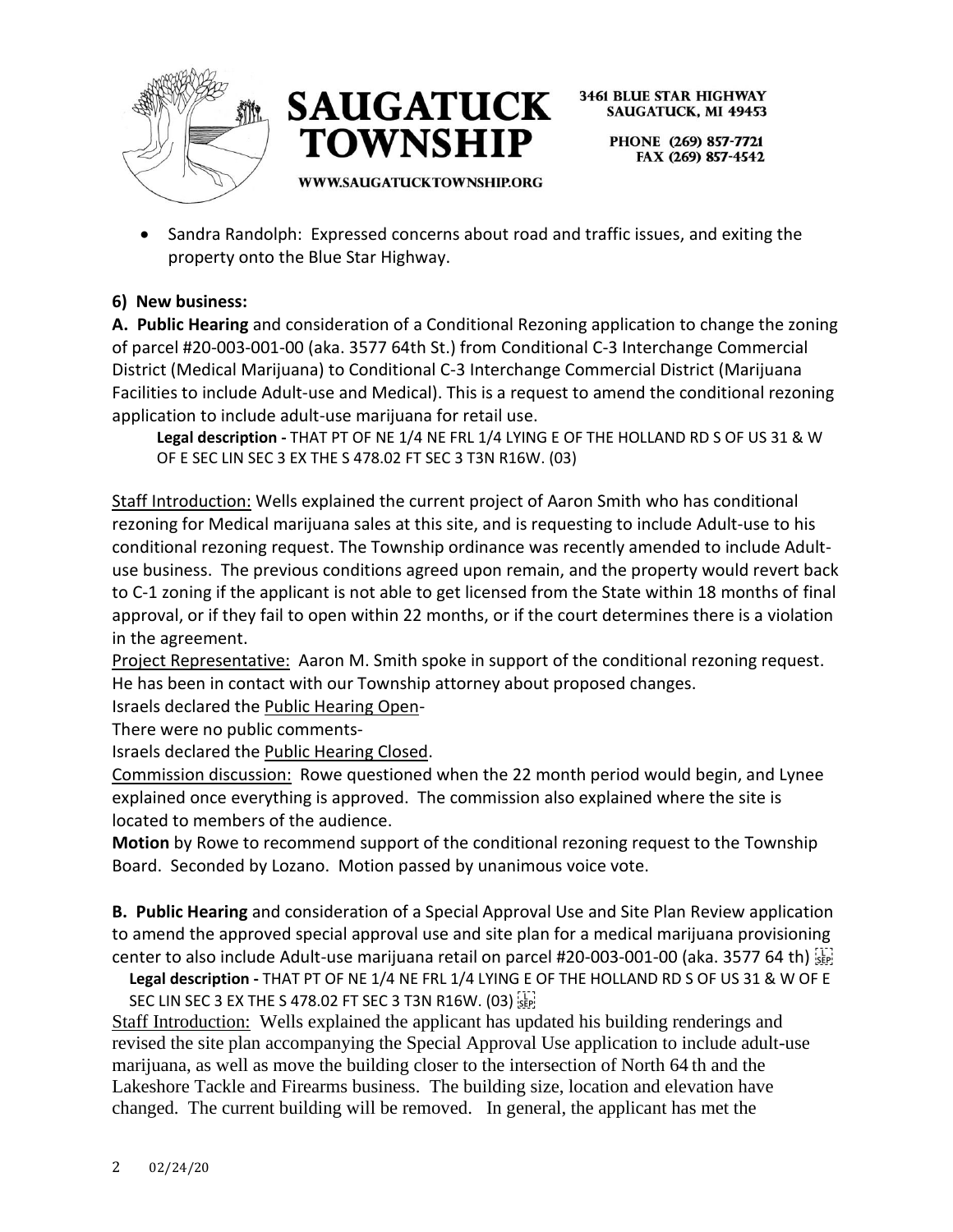



> PHONE (269) 857-7721 FAX (269) 857-4542

**WWW.SAUGATUCKTOWNSHIP.ORG** 

requirements of Section 40-693 (Special Approval Uses) and Section 40-746 (medical marijuana facilities). Wells reviewed the standards and noted the following recommendations:

1. Windows and doors shall remain closed except for ingress and egress. SEP!

2. Negative interior air pressure shall be maintained at all times.

3. Buffer yards shall remain, only removal of dead brush shall be permitted. Existing trees within the  $\frac{1}{2}$ buffer yards shall remain to satisfy the minimum size requirements and specifications of section 40-878. The applicant shall flag all tress to remain to be counted towards the buffer yard requirements, and new plant materials added should any deficiencies arise.

4. The landscaping shall conform to section 40-880 and any new plant materials shall be installed and maintained per 40-880 (i)  $1-6$ .

5. All exterior lighting fixtures shall be downward facing, fully-shielded and dark sky compliant. Any exterior lighting will require submission of cut sheets to the Township Planner. [17]

6. The applicant shall adhere to all requirements and standards of applicable local, state and federal laws, including Ordinance 40-746 at all times.

7. The exterior building façade shall meet the transparency requirements with windows per the Township Zoning Ordinance. An updated façade with dimensions shall be provided to the Township Planner for review.

8. All conditions as set forth by the Fire District shall be met prior to issuance of building permit.  $\frac{1}{2}$ 9. All conditions as set forth by the Township's Engineer shall be met prior to issuance of building permit.

10. All conditions of the utility district, Allegan County Road Commission, and other applicable  $\frac{1}{25}$ reviewing agencies shall be met.  $\frac{1}{25}$ 

11. The applicant shall remain in good standing and maintain all required licenses through the State steps Michigan and the Township.

12. The Special Approval Use shall be conditioned upon approval of the conditional rezoning request  $\sum_{s \in P}$ by the Township Board.  $\sum_{s \in P}$ 

13. All information provided by the applicant in previous reviews and included in this memorandum  $\frac{1}{2}$  are deemed as conditions of approval, including hours of operation, security, air filtration, and waste disposal.

Project Representative: Aaron Smith explained that the project has taken on many positive elements. The building will be new and landscaping will be done with an arborist, retaining the natural aspect of the site. He is working with the Road Commission regarding access which is now off Blue Star at the light. He is aware of the Township conditions and working to meet them all. Ihle questioned the detention basin location. Aaron explained it is the same location as before. Israels questioned mechanicals on the roof and Aaron explained there will not be any. Aaron further explained they have added full auto access around the building. Israels declared the Public Hearing Open-

There were no public comments-

Israels declared the Public Hearing Closed.

Commission discussion: Rowe noted that we are somewhat revisiting an approved item, but with some positive changes.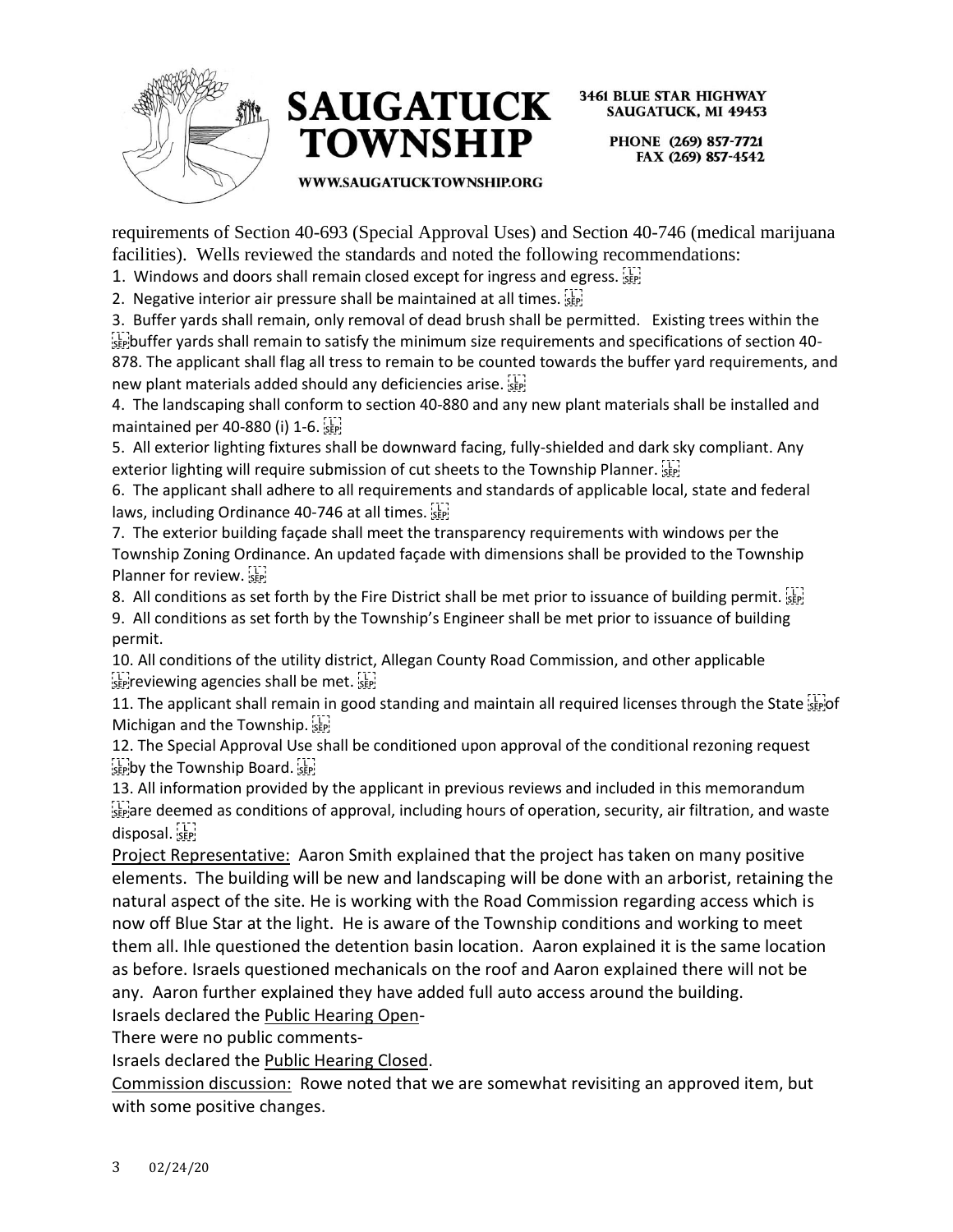



> PHONE (269) 857-7721 FAX (269) 857-4542

WWW.SAUGATUCKTOWNSHIP.ORG

A **Motion** was made by Rowe to approve the Special Approval Use and the site plan review to include the 13 conditions listed in the Township Planners' memo of February 18, *'SAU and Site Plan review for a provisioning center and marijuana retailer at 3577 64th .*' Seconded by Helmrich. Motion passed by unanimous voice vote.

**C. Public Hearing a**nd Consideration for a **Special Approval Use** application from Chad VanHorn for a Mineral Extraction, Sand Mine in the R-1 district. see

**Parcel Numbers –** 20-003-063-(04 through 09), 20-003-063-11, 20-003-063-(13 through 17), 20- 003-065-(02 through 05)

Staff Introduction: Wells explained that Mr. Van Horn submitted a request for sand mining per Section 40-740 of the Township Zoning Ordinance. The parcel(s) affected includes appx. 47 acres and the request is limited to sand mining and removal of sand only. Two pond permits were obtained in 2018 and there were no conditions on the permits. Also DEQ approval was not required. Wells review Section 40-470 and the nine standards governing sand mines, soil pits and quarries. She explained we do not have a State permit on file for the proposed 10 acre pond, and we may need additional permits from the County. See Planning Commission Memo date February 18, 2020 regarding *Special Approval Use for Sand Mining.*

Also included are comments from the Fire District in a memo date February 18, 2020 to the Saugatuck Township Planning Commission.

Wells noted that determination for the project to meet the General Standards for Special Use (Section 40-693) could not be made until additional information is provided.

The Township Planner made the following recommendations:

1. The applicant shall provide a timetable for mineral removal, including start and end dates, hours of operation and days of the week the mine will be open, as well as the anticipated number of trucks entering and leaving the site on a daily basis.

2. A restoration plan shall be provided without land division lines or roads, simply showing water elevation of the pond, spot elevations throughout the site, grading and landscaping. Future land development requests on the site would require separate and subsequent application and consideration by the Township.

3. A performance bond shall be required in the amount necessary to restore the site per the restoration plan.

4.The applicant shall describe measures, in addition to sign posting, for site security especially at project entries and around the water body.

5. Slopes shall be labeled for not only the berms, but also the relative to water elevation. Consideration should be given to the slope at water level, consistent with the development standards of the Allegan County Drain Commissioner's development standards for wet basins.

6. Applicant shall indicate the material of the berms and its slope. Measures shall be taken to protect against blowing sand.

7. Dewatering plans for excavation and potential effects on adjacent wells shall be described and addressed, if applicable.

8. Implications of the mining activity to the established Well Head Protection Plan adopted by the Kal-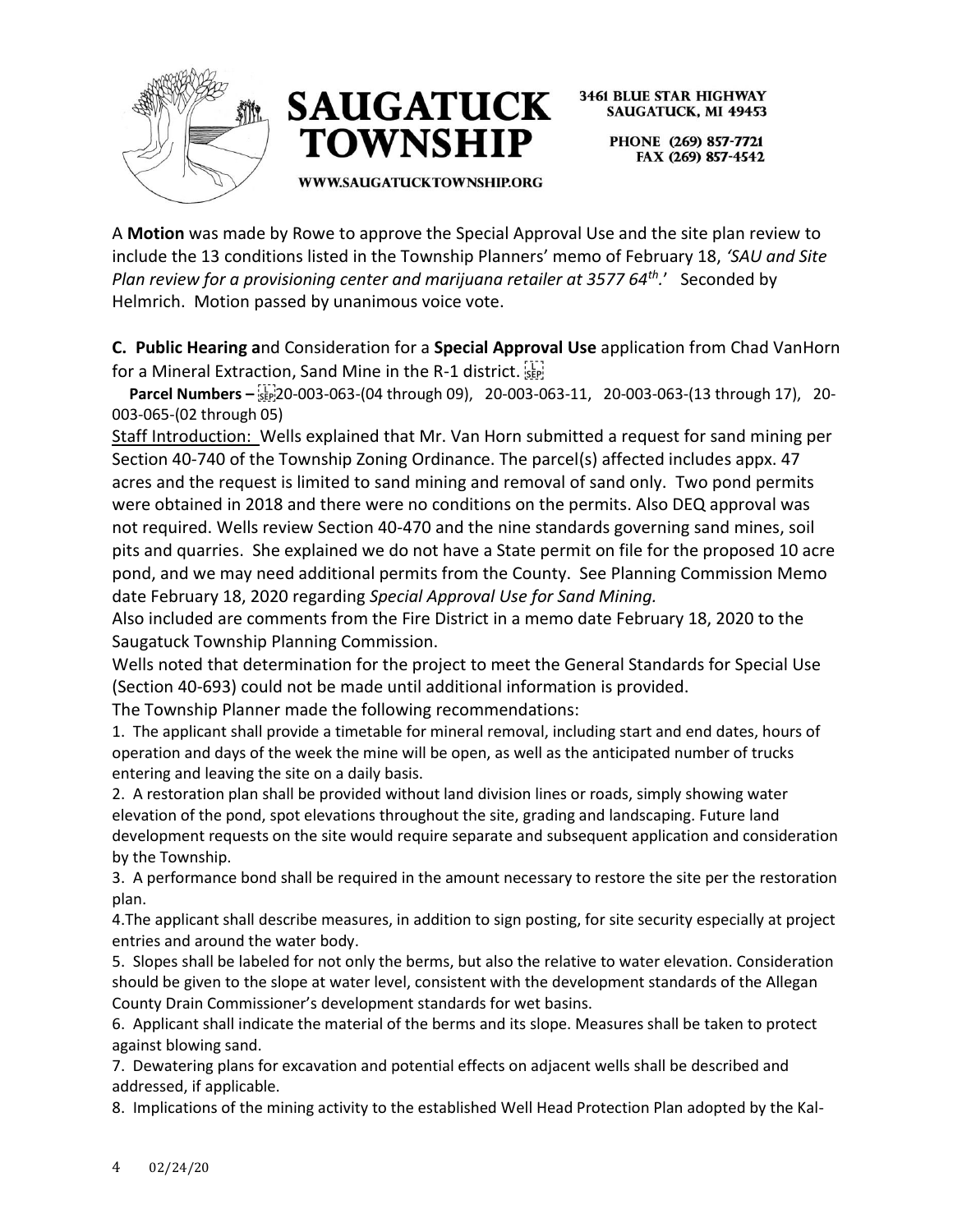



> PHONE (269) 857-7721 FAX (269) 857-4542

#### WWW.SAUGATUCKTOWNSHIP.ORG

Lake Water and Sewer Authority, and any comments or conditions requested by the Authority. 9. Certification process shall be required for ensuring ponds have been constructed per prior approved pond creation plans, as well as the plans depicted in this submittal dated 1/10/20.

10. Impacts to the Blue Star Trail should be discussed, and a performance bond shall be required in an amount determined by the Township, for replacement after mining operations have ceased, as well as periodic repairs during mining operations when and if determined by the Township.

11. The applicant shall state whether materials will be brought onto the site, and if so, describe the types of materials and their source.

12. The applicant shall describe any dewatering plans for excavation, and determine potential effect on adjacent wells.

13. All conditions as set forth by the Fire District during their review.

14. All conditions of the utility district, Allegan County Road Commission, and other applicable reviewing agencies, including the Township Engineer.

15. Applicant shall secure all required permits by EGLE, the County Drain Commissioner, Health Department and any other reviewing agencies. It should be noted that a driveway permit was issued by the ACRC for Blue Star Highway, but no other permit has been issued for 135<sup>th</sup> street, even though it has been used as ingress and egress to this site.

Helmrich questioned the access to 135<sup>th</sup> Street and access. Ihle questioned the future layout of lots and Wells explained she is requesting a site restoration plan after the removal of the sand. Project Representative(s): Chad Van Horn, aka property owner, Matt Zimmerman, attn., and Phil Johnson represented the project.

Chad thanked the community and planners for being here. Explained he came to the Township before buying the property and explained his intended use for the property. He noted that there have been 4 zoning administrators in the Township since he started the project, and was initially informed he did not have to come before the Board for permitting.

- He explained the access (two track) on 135<sup>th</sup> existed for many years before he bought the property-
- He said there is a permit from the Allegan Co. Health Department included in our packet-
- Noted there seemed to be Township correspondence last week that he wasn't included in-

Zimmerman, attn. for the project explained the objective of the project so folks could see the end result. He stated they are voluntarily seeking a sand mining permit although the ordinance does not require a permit as it is common usage for recreational and residential activity. See Water Resource Division, Response Summary, Application NO; 2R8-N9W4-J542 and 2PT-ZEK8- QK9H, permit number WRPO1027 v1.and WRPO10189 v.1.0, dated January 26, 2018 and distributed by Zimmerman, attn.

Zimmerman noted that at 6:27 this evening, while driving here, they received the staff report, engineers report and fire district report. He explained that they would have answered many of the concerns if they had the information ahead of time. He further described how well the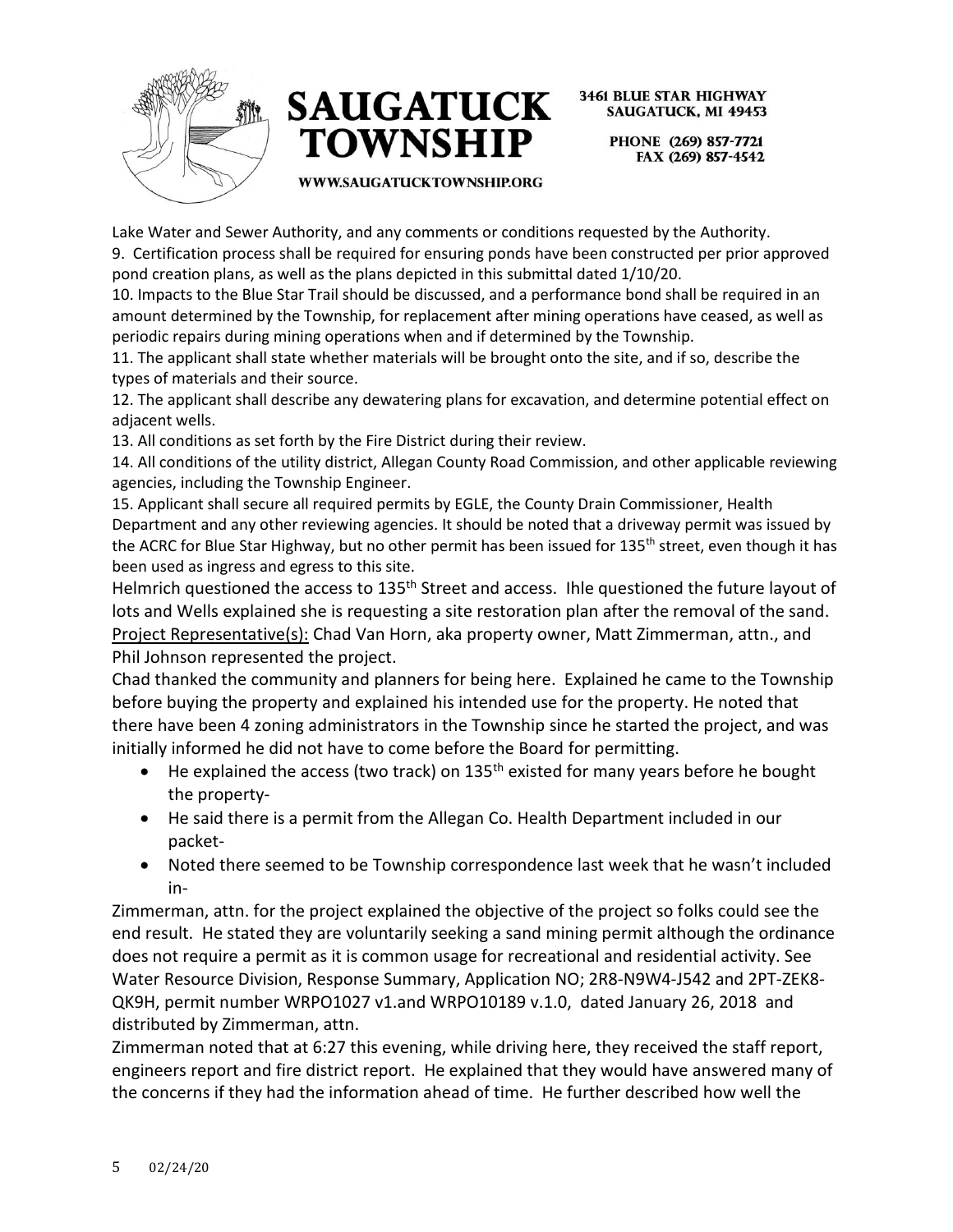



**3461 BLUE STAR HIGHWAY SAUGATUCK, MI 49453** PHONE (269) 857-7721 FAX (269) 857-4542

WWW.SAUGATUCKTOWNSHIP.ORG

property fits into the surrounding area. He also noted that Mr. Van Horn lives on the property and will be equally impacted by sand movement on the property, and therefore shares concerns about dust et al and will minimize the impact. He addressed the SAU standards, Section 40-693. He explained that soil samples and water samples from 4 different grounds wells have been taken consistently for over two years. There are no additional demands on public services and facilities. He said that EGLE has been on the site and acknowledged that there was some arsenic on the site and the EGLE is satisfied with the way it is being handled. He discussed pond safety, dust control, and limited machinery use. He again explained that the end result is not a sand mining operation but a development for living around a pond. He noted there already is a bond on the roadway to the project.

Johnson, a natural resource designer and planner, spoke about several sand mining sites in Michigan. He explained he looked at the property with Van Horn in 2018 to assure there would be no adverse issues with development and State ordinances noting there are no wetland or habitat issues. He also explained that digging a pond for residential/recreational use does not constitute sand mining. Helmrich questioned the size of the pond and if the intent is to make it a 10 acre pond. Johnson explained that the original concept was two ponds, one for fishing and one for recreation. Johnson reminded the Board that they are here to talk about removing the sand and the end goal is to have residential home sites around the (ski) pond. Israels declared the Public Hearing Open-

- Glenn Shook- questioned the excavation
- Roy McIlwaine- explained he wrote a letter to the Planning Board stating his concerns and many of those things have been addressed tonight. He questioned transparency about the project and said that sand was moved from the site to the Padnos property without a permit. He also said that there is a profit to be gained from selling the sand.
- Becky Bruns- speaking on behalf of Lori Goshorn, David Swan, and other residents that could not be here. She said the project appears to be something other than what it is, which is a commercial project. She expressed concern for the project and asked the Board to be very careful to assure that several years from now it remains a good use for the land.
- Sandra Randolph- had additional questions about the project design, where the pond and lots are located, and use of the pond. She also questioned increased traffic.
- Bart Webb- expressed displeasure with the property design, sand mining and use of the property. He asked for 'honest answers'.
- Scott Wierenga- disputed that this is really sand mining and not a waterskiing project and there is no comparisons to the North Shore project.
- Terry Shuil-Shull owns property on the edge of this property that is dependent on tourism. Expressed concern about the noise factor, dust and who will monitor what really happens on the property. Expressed that the project seems to be commercial to him.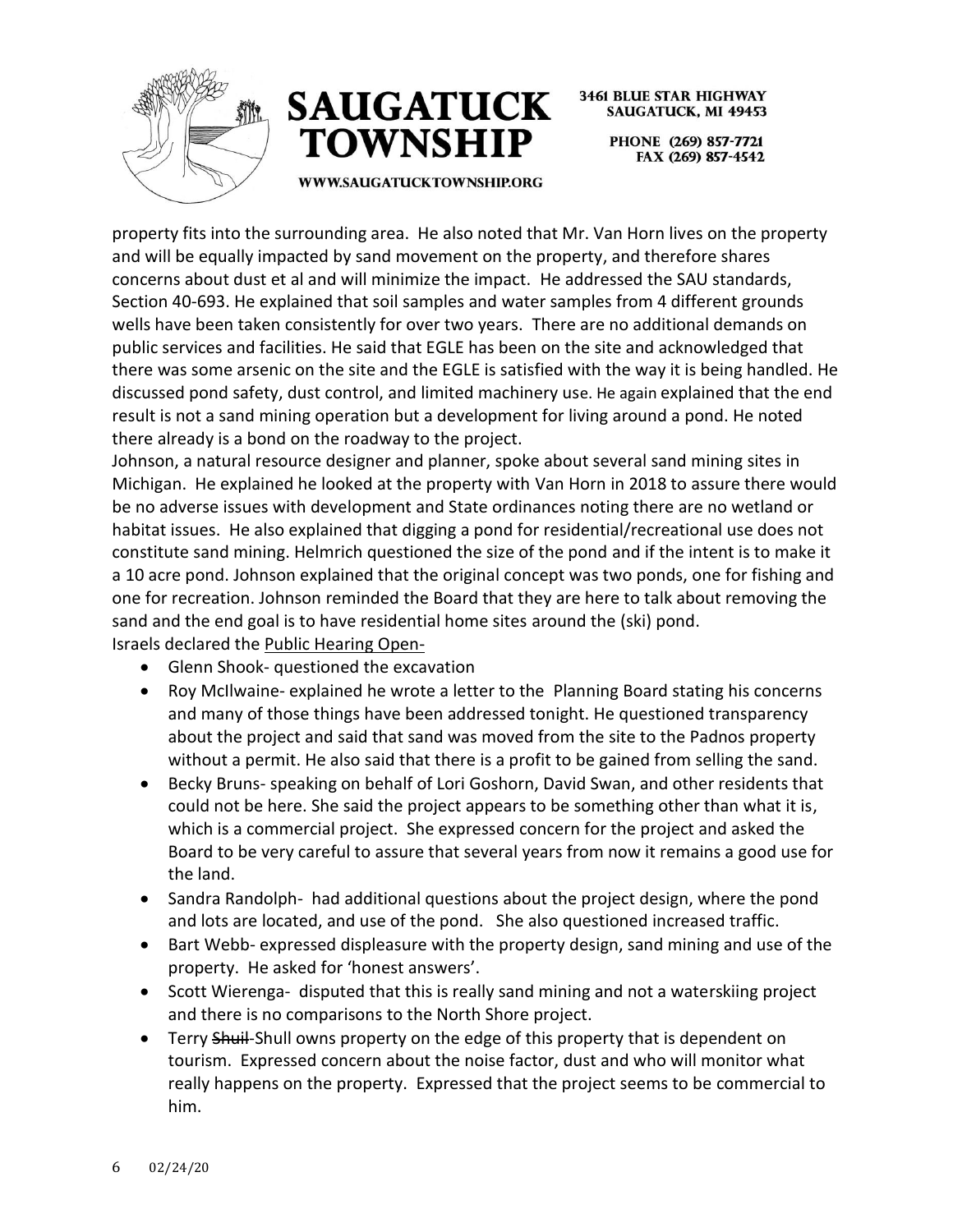



> PHONE (269) 857-7721 FAX (269) 857-4542

**WWW.SAUGATUCKTOWNSHIP.ORG** 

- Nancy Brehm- new to community and concerned with 'water skiing' on a small pond. Does not believe it is a probability. Asked if it would be for residents on the property or public. Questioned where the Blue Star access will be and where will the removed sand go?
- Israels noted that the Board has received correspondence from Wierenga's expressing opposition to the project, McIlwaine's expressing opposition to the project and the Township Planner has received an email from Bosgraaf expressing support for the project.
- Dennis Shaffer- executive director of the nearby camp and expressed that he is probably most affected by the project through proximity, and believes that the land owner has been very upfront with him and has assured him that he would make it a complimentary environment for the camp. He spoke in favor of the development.
- Roy McIlwaine- Stated that the development of the property did not require having a pond and restated that it does not seem to be transparent.
- Bart Webb- expressed displeasure with the project again.
- Nancy Brehm- Stated this is not a water skiing pond.

## Israels declared the Public Hearing Closed.

Board discussion: Rowe expressed that many sentiments and good information was shared and suggests we obtain legal opinion from our attorney about the project. It is an intense project and there is a lot of community involved here. Helmrich expressed that the comparisons to North Shore made it more confusing. He also noted there was a fire on the property and the property owners responded that it was because of Consumers Energy. Ihle asked if the sand is actually going to be sold or just moved off site. The property owner stated that he really just wants to sand moved and willing to sell or give it away. He explained there is no scenario that would recoup the investment he has put into the property by selling sand.

Property owners response: Van Horn explained the lots are one acre parcels. The use is to water ski on the small pond and have residential housing. He is passionate and thrilled to own the property and states he is 'friendly'. He explained the intent is not to mine the whole area. He explained he has not burned on the property without a permit. In closing, Van Horn asked that the Board review his responses to the permit request. He feels he addressed every question on it and is demonstrating good faith through this request. Zimmerman spoke again in favor of this project and explained that any development would create excess sand. Israels questioned a DEQ report, truck traffic and truck size. Other considerations may have to be made relative to traffic flow.

A **motion** was made by Rowe to table the application pending our Townships attorneys' review, recommendation, and presence at the next possible meeting. The motion was seconded by Lozano. The motion passed by unanimous voice vote.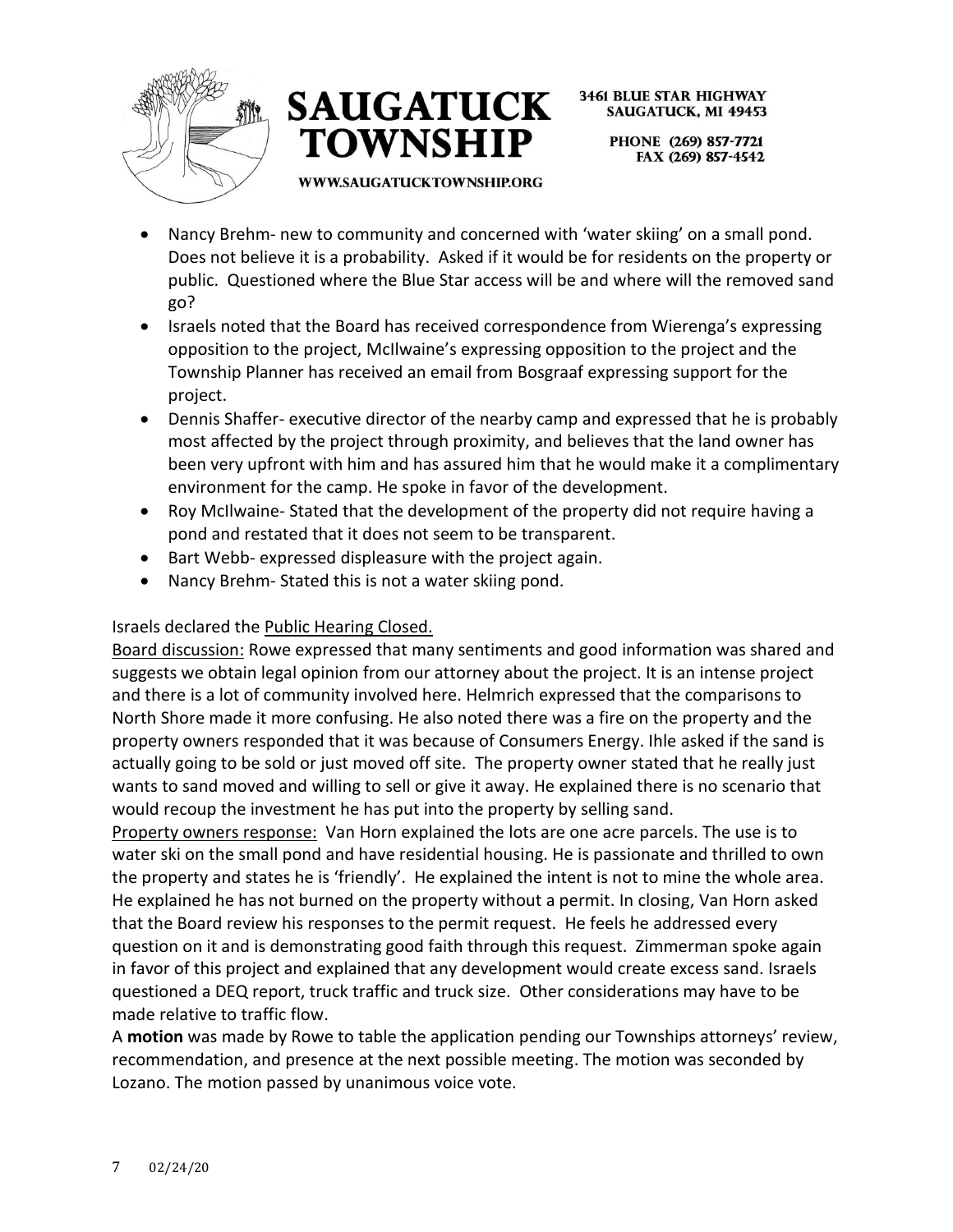



> PHONE (269) 857-7721 FAX (269) 857-4542

WWW.SAUGATUCKTOWNSHIP.ORG

## **7. Old Business:** (unfinished business)

Helmrich reported follow up from the last meeting. He passed the comments from B. Wasso regarding plowing of a pedestrian area shared by the Township and Saugatuck City to our Township Manager and also reported that there is now a link on the Township Website to access the Allegan Co. website.

#### **8. Public Comments:**

No public Comments

## **9. Township Staff and Board Report**

Wells reported that there will be a marijuana facility request at the March meeting Helmrich summarized Board activity:

- The auditors report presented an overview of the FY 2018-19 and summarized the strong financial position we are in relative to other Townships in the State.
- Public comments at the last Township meeting included the Parks budget and water connection fees, especially for marijuana facilities.
- The treasurer reported on the end of tax season. (February 28)
- There was continued discussion on the ambulance services agreement for the South area of the Township,
- and discussion regarding allowing a marijuana growth facility to pay water connection fees in installments with interest,
- and review of the 2020 board goals adopted by the board—which are also available on the website and by email request to Township Manager Graham.
- The Township approved endorsing the Lower Kalamazoo River Greenway Plan,
- and reviewed new financial and administrative policy drafts from the Township Manager Graham,
- and agreed to join the Tri-Community Recycling Committee; making appointments to that group in March.
- Helmrich complimented Wells noting she has been working to formalize processes and procedures for permitting relative to zoning.
- The Board voted to have legal counsel and Manager Graham draft comments to the USACE regarding historical review of the North Shore property to submit by Friday, February 28, which is an extension date granted to the Gun Lake Tribal groups.
- Next official Township Board meeting is Wed., March 11, 2020 at 6:00 p.m.

# **10. Adjourn**

Next P.C. meeting: March 23, 2020 7:00p.m